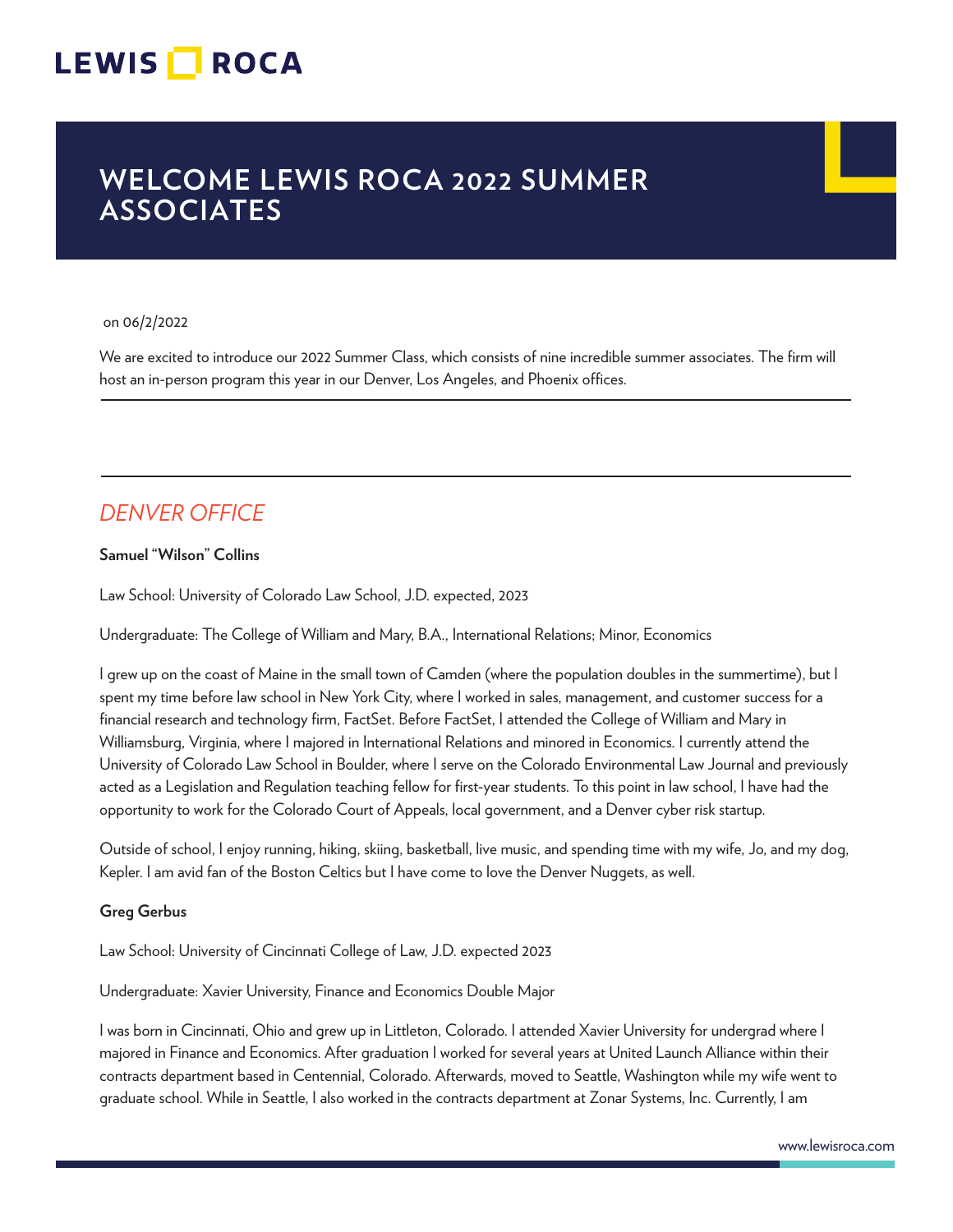## **LEWIS NOCA**

## **Welcome Lewis Roca 2022 Summer Associates**

attending the University of Cincinnati College of Law. I stay involved in the school by writing for the Immigration and Human Rights Law Review and competing with the Moot Court Honor Board.

Outside of school I enjoy running, hiking, and going to concerts. My wife and I try to spend at least a few weekends backpacking throughout the year in different parts of the Rocky and Cascade Mountains. I grew up skiing and still hit the slopes when I get a chance. I am an extroverted person who likes talking with and getting to know the people around me.

### **Hannah Goldstein**

Law School: University of Denver, Sturm College of Law, J.D. expected, 2023

Undergraduate: George Washington University, Elliot School of International Affairs, B.A., International Affairs, cum laude; Minor, Public Policy

I am a native Coloradan and grew up in Westminster, a suburb of Denver. I attended college at The George Washington University where I studied International Affairs and Public Policy. During my time in Washington D.C., I worked on Capitol Hill, at various non-profits, and at a political consulting firm. I also spent a semester abroad in London and a summer in Israel. I am currently a 2L at The University of Denver where I serve on the Denver Law Review and as a member of the Public Interest Law Group. When I'm not studying, I love to snowboard with my friends, make charcuterie boards, and explore the city.

## *LOS ANGELES OFFICE*

## **Joshua Trinkler**

Law School: The George Washington University Law School, J.D. expected, 2023

Undergraduate: University of Florida, B.S., Computer Science Engineering; Minor, Electrical Engineering

I am rising 3L at The George Washington University Law School and I'm a member of the Federal Circuit Bar Journal at GW interested in patent law. Prior to attending law school, I worked as a Software Engineer at American Express Company. I earned my bachelor's degree from the University of Florida where I studied Computer Science Engineering and earned a minor in Electrical Engineering. In my free time, I enjoy hiking, skiing, playing board games with friends, and watching my favorite professional football team the Miami Dolphins.

## *PHOENIX OFFICE*

#### **Nikith Chavali**

Law School: University of Arizona James E. Rogers College of Law, J.D. expected, 2023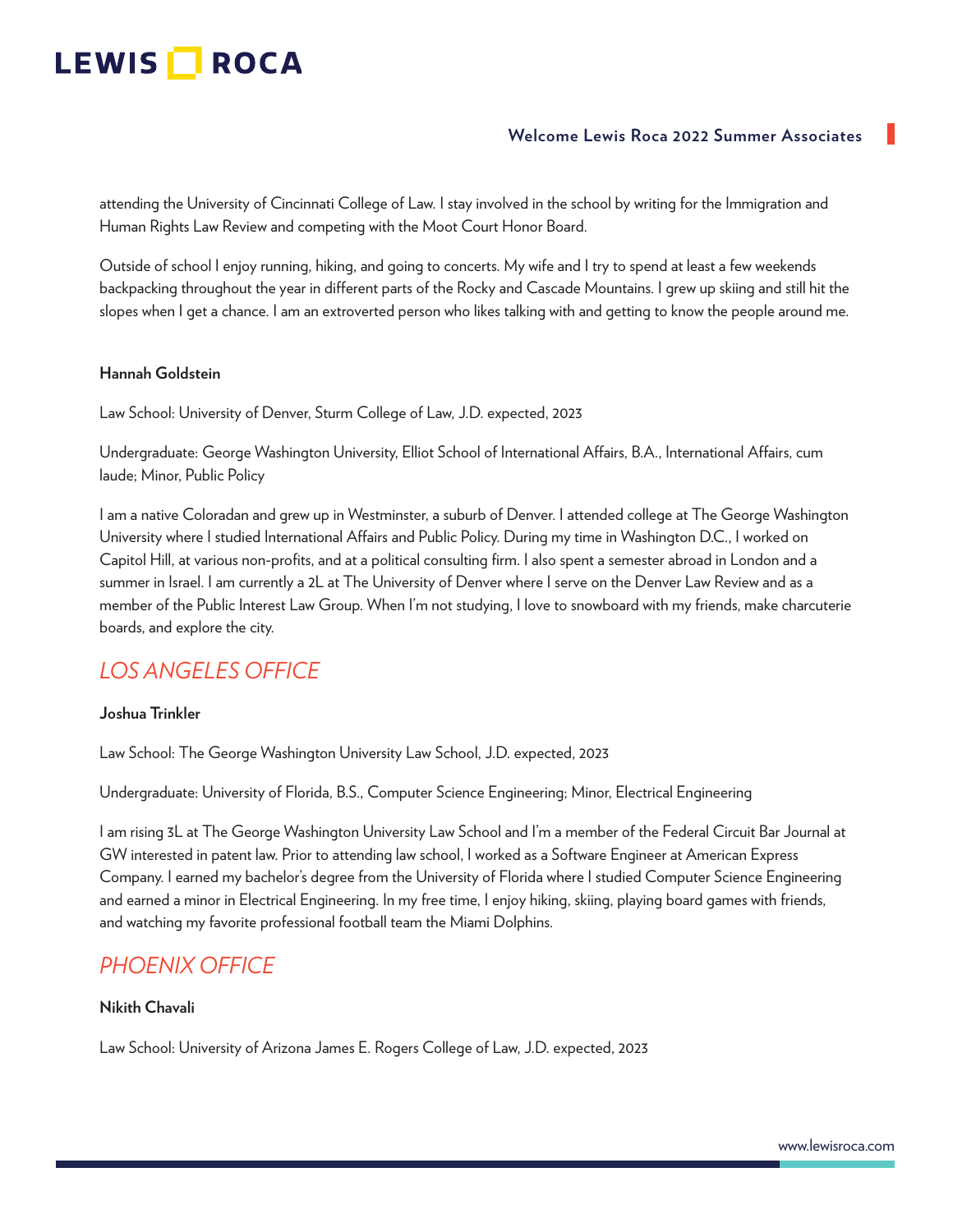# LEWIS **NOCA**

## **Welcome Lewis Roca 2022 Summer Associates**

Undergraduate: University of South Florida, B.S., Electrical Engineering

I was born and raised in India but have been living in Florida for the past several years. I earned my Bachelor's in Electrical Engineering from the University of South Florida, Tampa. Currently, I am attending the University of Arizona James E. Rogers College of Law, where I am a TechLaw Fellow, and am also a part of the Arizona Journal of Emerging Technologies and the Community Immigration Law Placement Clinic.

When I am not reading, I enjoy painting, programming, music and spending time with friends and family. I also like to try out local eateries, strength train, and enjoy a good karaoke session every so often. I speak three languages: Hindi, Telugu, and English. While I have lived in eight different states across two countries, I consider Florida my home. I am looking forward to spending another summer at Lewis Roca.

## **Katherine Costella**

Law School: Sandra Day O' Connors College of Law, Arizona State University, J.D., expected, 2023

Undergraduate: Emory University, B.S. Neuroscience and Behavioral Biology; Minor, African Studies

I am a 2L Transfer from the University of Houston. I am originally from Southern California. I completed my undergraduate studies at Emory University, where I majored in Neuroscience and Behavioral Biology and minored in African Studies. After graduating from college, I spent my gap year working as a 7-12th grade STEM teacher, working at various tech start-ups, and even co-founded an e-commerce business.

Currently, I am attending Sandra Day O'Connor College of Law at ASU, where I am an IP and Native American law research assistant, trademark practitioner, and a member of the Chicano/Latino Law Student Association. When I am not studying, I enjoy playing tennis, cooking new dishes, and practicing my new hobby -- roller skating. I also like to hike and hang out at dog parks with my Husky named Dakoda.

#### **Katerina Grainger**

Law School: University of Arizona James E. Rogers College of Law, J.D. expected, 2023

Graduate: Arizona State University, Mary Lou Fulton Teachers College, Master of Education (Secondary Mathematics)

Undergrad: University of Arizona, Honors College & College of Social Behavioral Sciences, B.A., Political Sciences

I attend the University of Arizona James E. Rogers College of Law and currently serve as Note Editor on the Arizona Journal of International and Comparative Law. I enjoy developing oral advocacy skills in the Jessup International Moot Court and University of Arizona Fegtly Moot Court competitions. In the summer of 2021, I interned with the Federal Public Defender's Office in Tucson, where I helped draft appellate briefs for cases before the Ninth Circuit Court of Appeals. Prior to law school, I was a middle school math teacher in South Phoenix through Teach for America.

## **Joseph "Rocky" McKay**